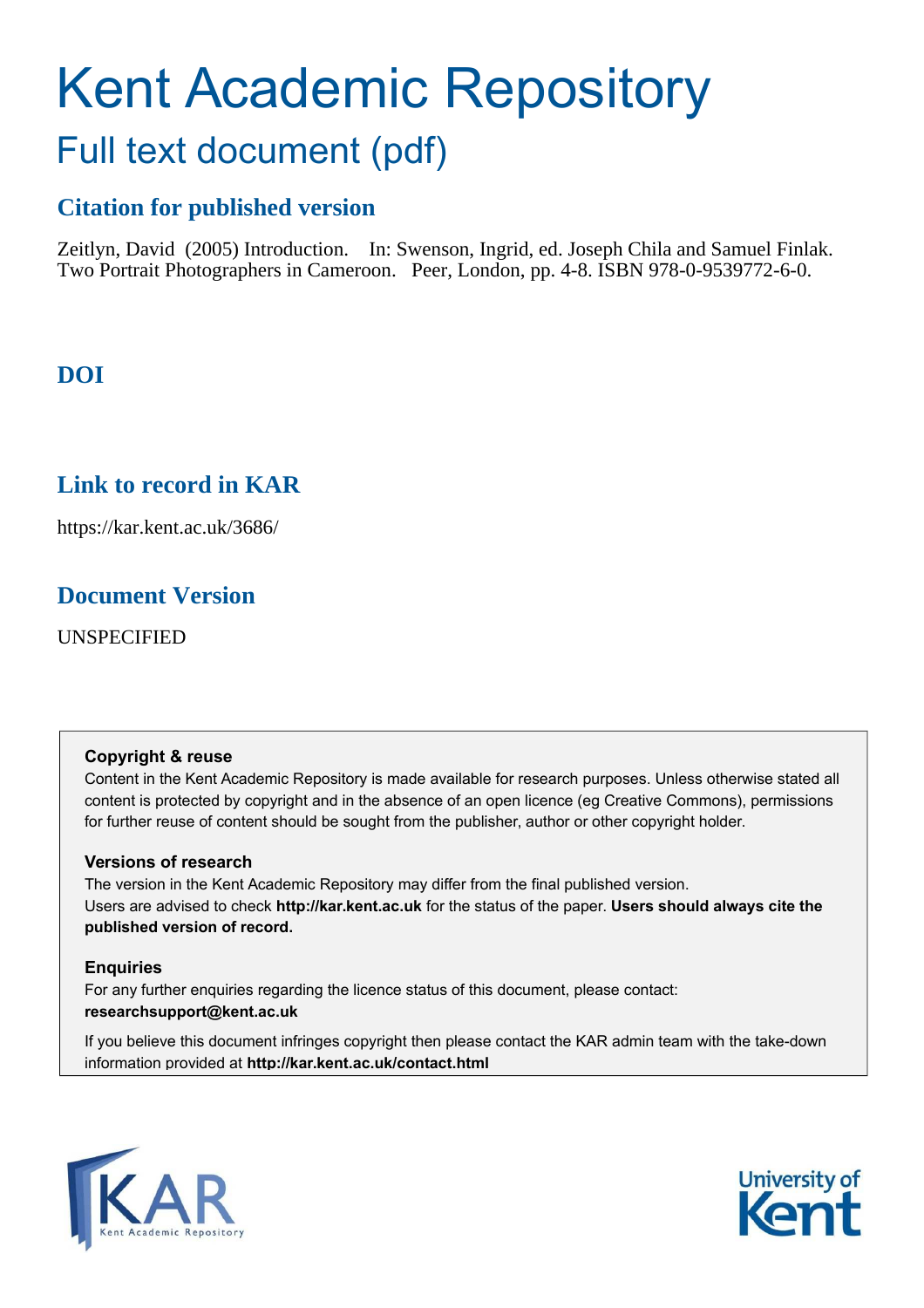I am a social anthropologist, and have worked for twenty years in the Tikar Plain region of Cameroon in West Africa. My interest in photographs was sparked by the African Photography exhibition at the Barbican (curated by Carol Brown) in 1999. The exhibition made me wonder about the photographs owned by people in the village of Somié, where I do my fieldwork: almost all adults there have photographs (mostly of people) but there is no photographer working in the village. So where did their photographs come from?

On my next field trip I started asking questions about photographs, which very soon led me to Samuel Finlak (born 1958) between the mid-1970s and the early 1990s, came to be exhibited at the National Portrait Gallery in London., in a farming village to the south of Somié, and to Joseph Chila (born 1948), in a small town (until recently, a tin-mining centre) to the north. Each had a stock of black and white negatives which had lost their commercial value. Joseph had already closed his business, and had burned many negatives in a series of bonfires while clearing out his studio. I thought that the photographs would make an inspiring research resource, and I discussed the possibilities with the Director of the Cameroon National Archives. He supported my proposals. After several meetings with Joseph and Samuel, and a tactful and considerate process of discussion and exchange, both photographers gave me their surviving negatives. These form the archive from which the images shown here were selected.

Chila and Finlak were trained using large wooden box cameras, but by the 1980s they were using medium-format cameras. The passport-sized images needed for identity cards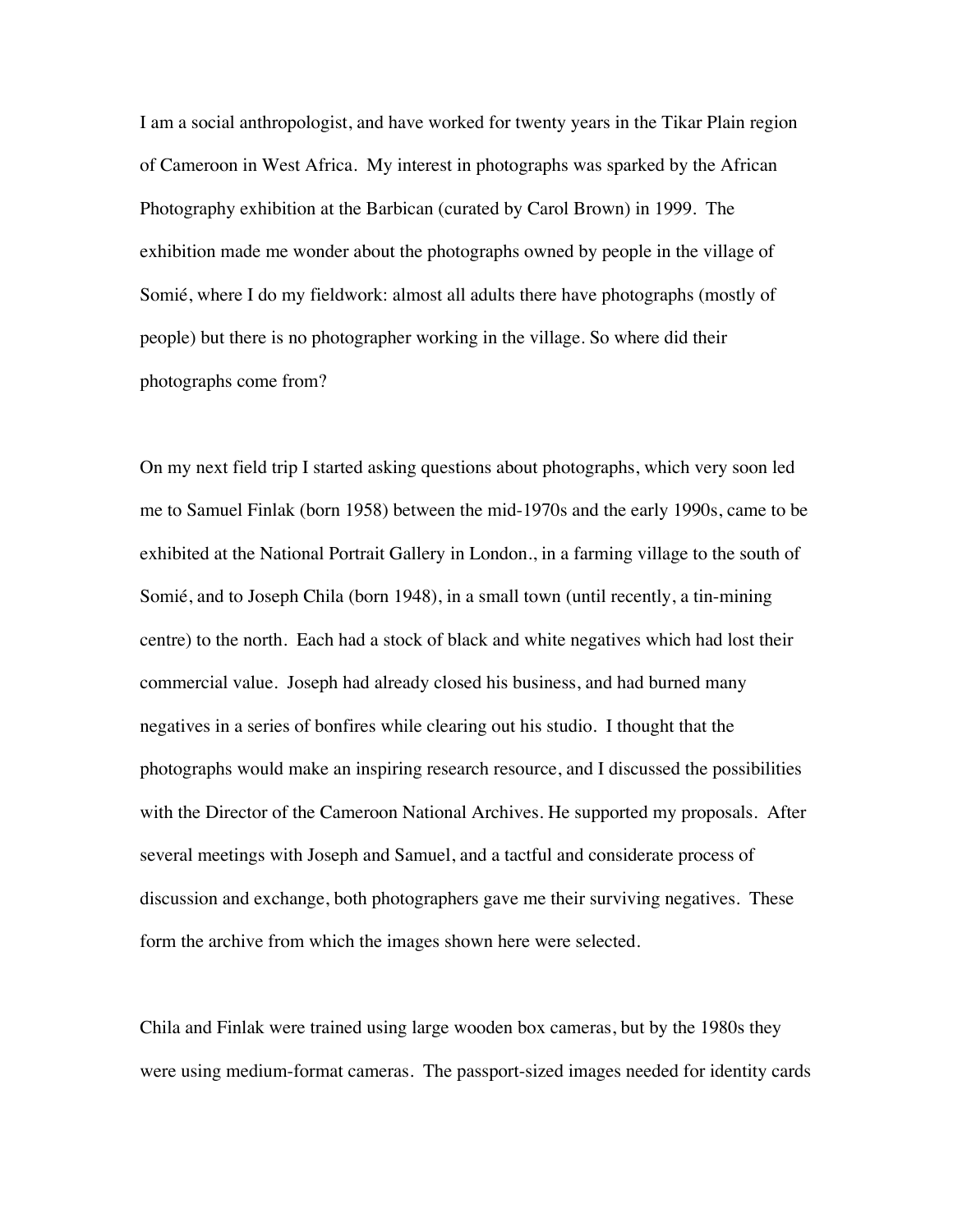were easily produced from a 120-format film contact sheet, and this process did not require electricity. Each had his own studio, where clients were photographed either indoors or outside, against the walls of the building, but they also took many photographs at clients' houses, sometimes travelling several kilometres from their studios. Each photographers used both plain and patterned cloth as backdrops. Chila also had some painted backdrops, used mainly inside his studio but also occasionally outdoors; for example, when photographing a client on horseback.

Clients keep their prints in albums, or display framed enlargements on the walls of their homes. Sometimes displays are made by pinning prints to a mat which is hung on a wall; these resemble the displays of work made by professional photographers to advertise their studios. An example is discussed in Andrew Wilson's essay here,

Some photographs were commissioned on special occasions, especially at New Year and Easter, or to mark weddings, births, baptisms and funerals. A few images show building works, or migrant workers. People visiting relatives often brought photographs of other family members, and it was common to go to a studio and be photographed with the relative or friend one was visiting (this is the origin of some of the group photographs, and explains why the prints have travelled). Multiple prints were often made, and given to those depicted in a photograph. The negatives were usually kept by the photographer in case of future requests for copies.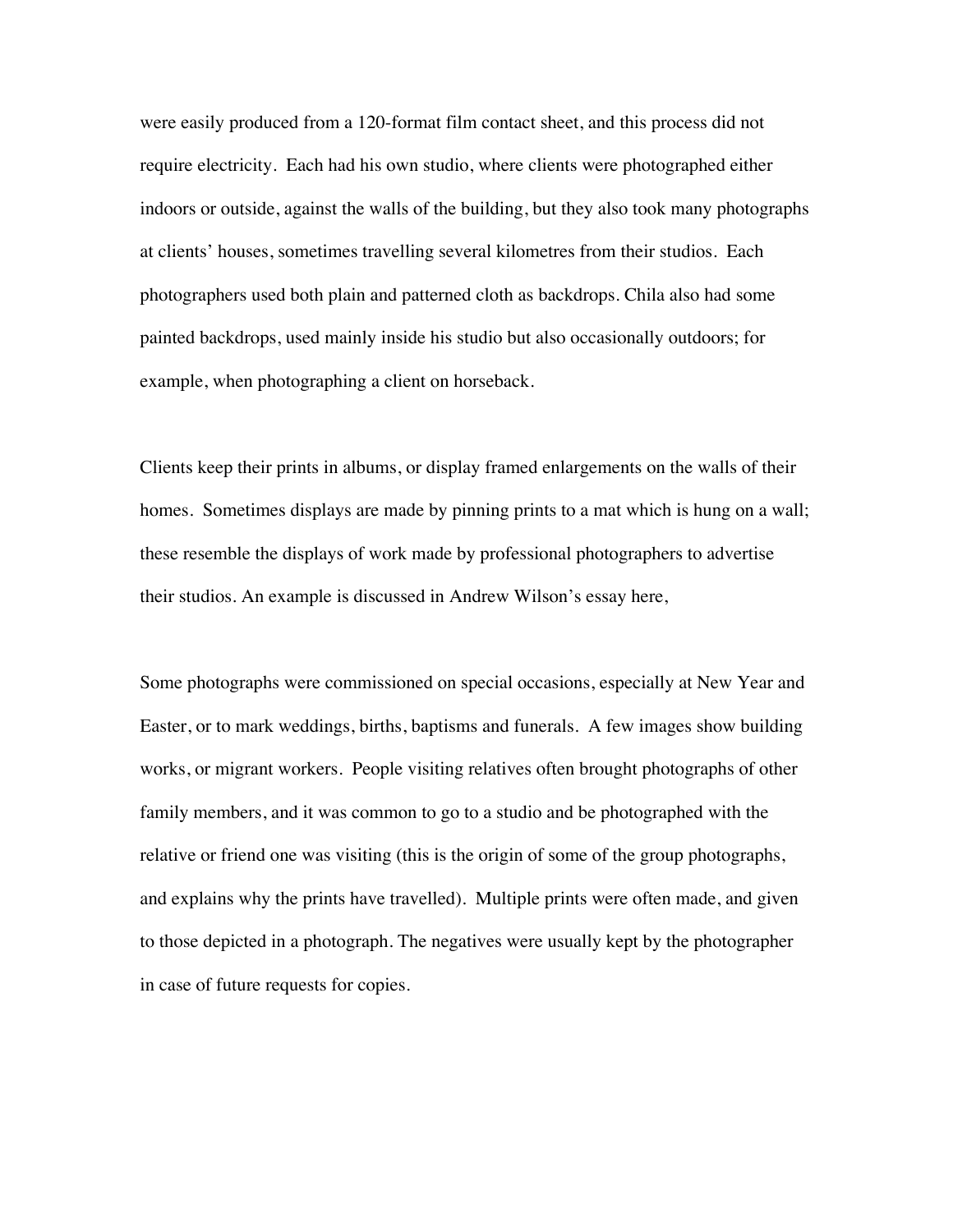However, most of the negatives in the archive were produced for use on identity cards, which all Cameroonian citizens are obliged to carry. Identity card photographs provided the financial bread and butter for studio photographers throughout the country. Then a new kind of national identity card was introduced in 1998 which, together with the technical advances in digital imaging and cheap colour processing, ensured the swift demise of this once significant small industry, and the consequent loss of many skilled jobs .

Back in England, while washing some 4,000 dusty negatives in the bathroom at home, I wondered how best to use them. I find the images and their composition complex, interesting and exciting, but as a social anthropologist my interest was primarily in the individuals photographed, and the ways in which photographs are used by their owners. Their use as a research tool for students was another goal. The first step was to get them contact-printed, which I did with the aid of a small grant from the University of Kent. There followed a series of grant proposals to help finance further work on the collection, during which time I worked with a Cameroonian colleague from Ngaoundéré University.

In Cameroon again, I was introduced to the man from whom Joseph learned his craft, who in turn introduced me to other pupils of his; thisraised the exciting prospect of future projects concerned with photography and photographs in Cameroon. Meanwhile, I provided Samuel with several sheets of contact prints ( 175 images in all), from which he was able to identify the people shown in seventy-five of the photographs which he had taken, sometimes many years before.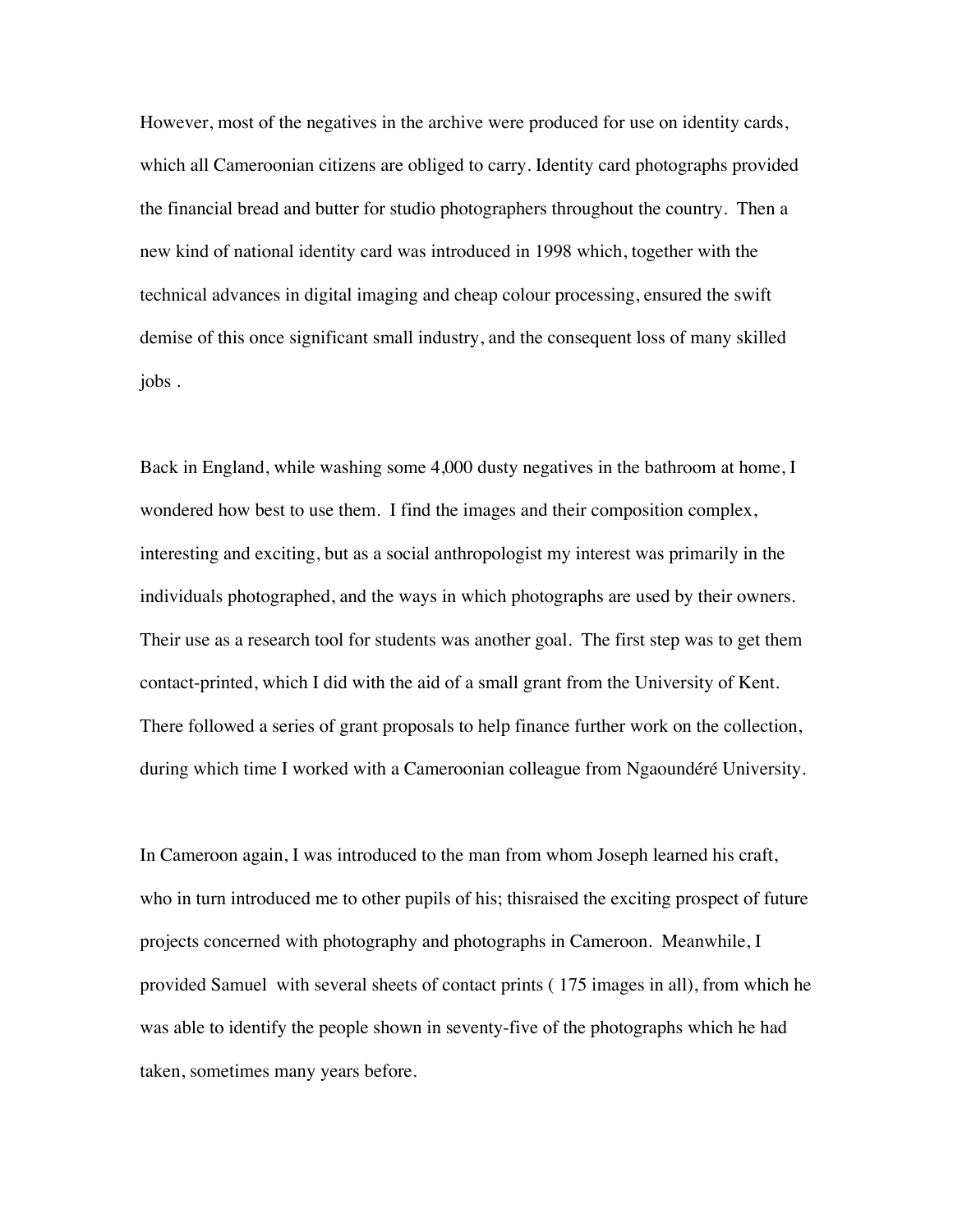A major advance came when the British Council in Cameroon agreed to fund an exhibition there. At this point I started to collaborate with Dave Reason, a cultural theorist at Kent, and the co-organiser of this project. With his insightful co-operation, we selected a 'long-list' of 180 images, and eventually a short-list of thirty. It was his suggestion, for example, to print the images full-frame, showing details such as neighbours' children peeping round a door frame. I then documented these thirty images in the field, finding out as much as I could about the individuals photographed and the stories behind their images. Sadly, a number of the subjects had died, but relatives and surviving sitters were uniformly pleased to see photographs of their younger selves. I was able to give them prints and explain what we were doing.

The British Council exhibition was shown in Yaoundé and elsewhere in Cameroon. At the private view in Yaoundé, someone invited to attend by the British Council, a teacher of English, happened to come from the same ethnic group as Samuel. She stopped in front of one of the photographs, having recognized the subject: 'It's Mama Elizabeth!' She immediately started using her mobile phone, and by the end of the private view ten people from that ethnic group had arrived to look at the photograph of their senior relative, a particularly pleasing response (and an unusual means of confirming my identification of the subject).